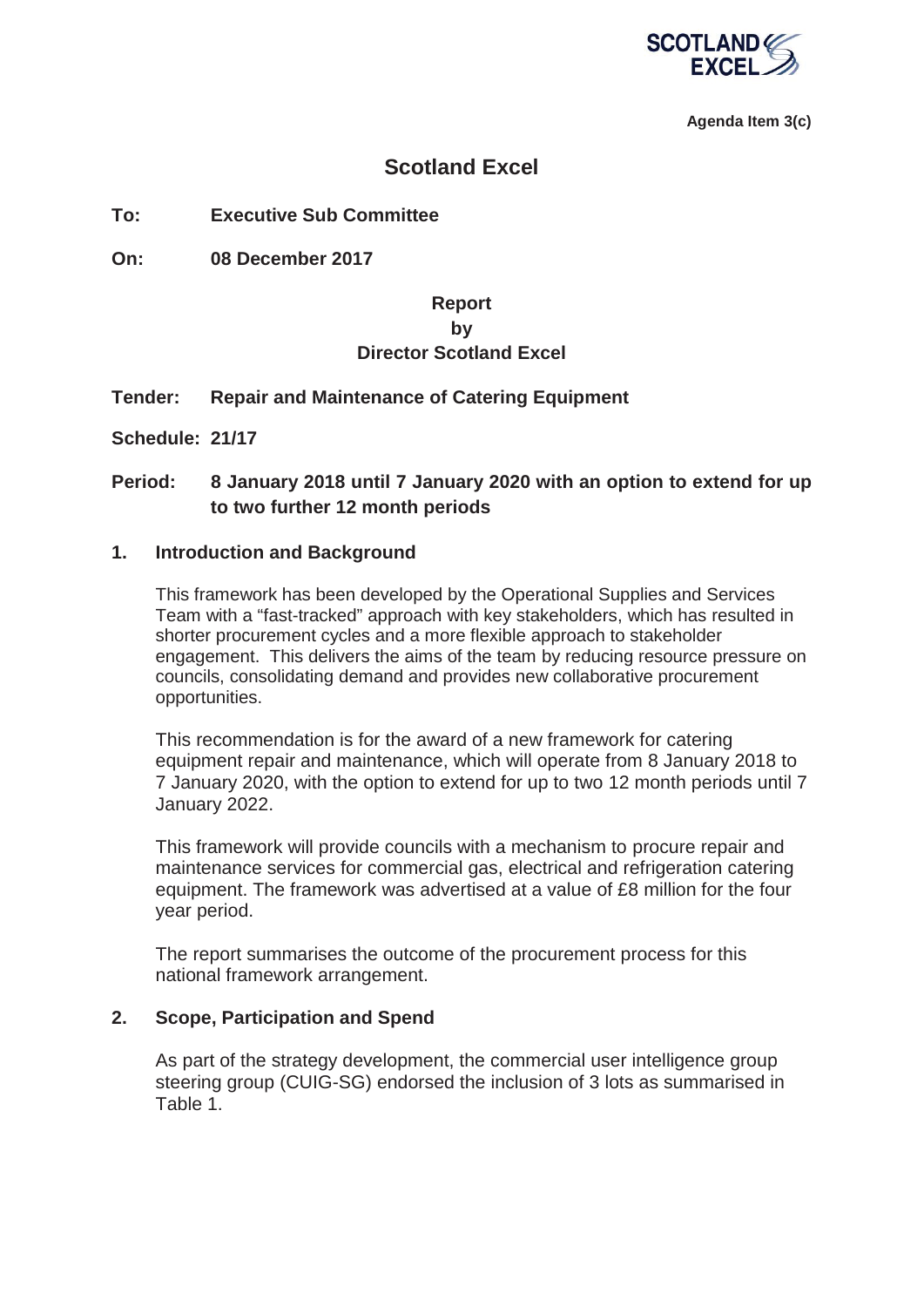| Lot Number | Lot Name                                                | <b>Estimated %age of</b><br>Spend |
|------------|---------------------------------------------------------|-----------------------------------|
|            | Repair and Maintenance of Gas Catering Equipment        | 37.5%                             |
|            | Repair and Maintenance of Electrical Catering Equipment | 37.5%                             |
|            | Repair and Maintenance of Refrigeration Equipment       | 25%                               |

## **Table 1: Lot Structure**

The lotting structure recognises the importance of councils being able to procure the repair and maintenance of commercial catering equipment whilst allowing access for a range of suppliers to bid.

The Scotland Excel Operational Supplies and Services Team engaged with the councils to request requirements and anticipated timescales for tenders. Of all responses received, 60% of respondents confirmed they would like this opportunity tendered in the first two years of the team being in place.

## **3. Procurement Process**

A Prior Information Notice (PIN) was published on 3 July 2017 which resulted in expressions of interest from 21 companies. A number of supplier engagement meetings were held to understand the current marketplace, inform the supply base of Scotland Excel's intentions and to generate interest from SME's.

As the CUIG-SG endorsed a 'faster-tracked' approach to this opportunity, a more flexible approach to stakeholder engagement was taken.

As a matter of best practice and to ensure that the framework aligned with councils requirements, a programme of consultation was conducted to understand their service requirements, the technical aspects of these services and their current purchasing practices.

This information was used to generate the specifications and selection/award criteria.

To ensure maximum competition, an open tender process was followed to establish the framework. The tender was advertised on the Official Journal of the European Union and the Public Contracts Scotland portal on 5 October 2017. The tender process was conducted using the Public Contracts Scotland Tender system (PCS-T).

The procurement process followed a two-stage tendering procedure. Stage one, Qualification was conducted using the European Single Procurement Document (ESPD). Within the ESPD tenderers are required to answer a number of questions relating to conduct and business probity along with questions on insurance, financial standing, quality management, health and safety and environmental management.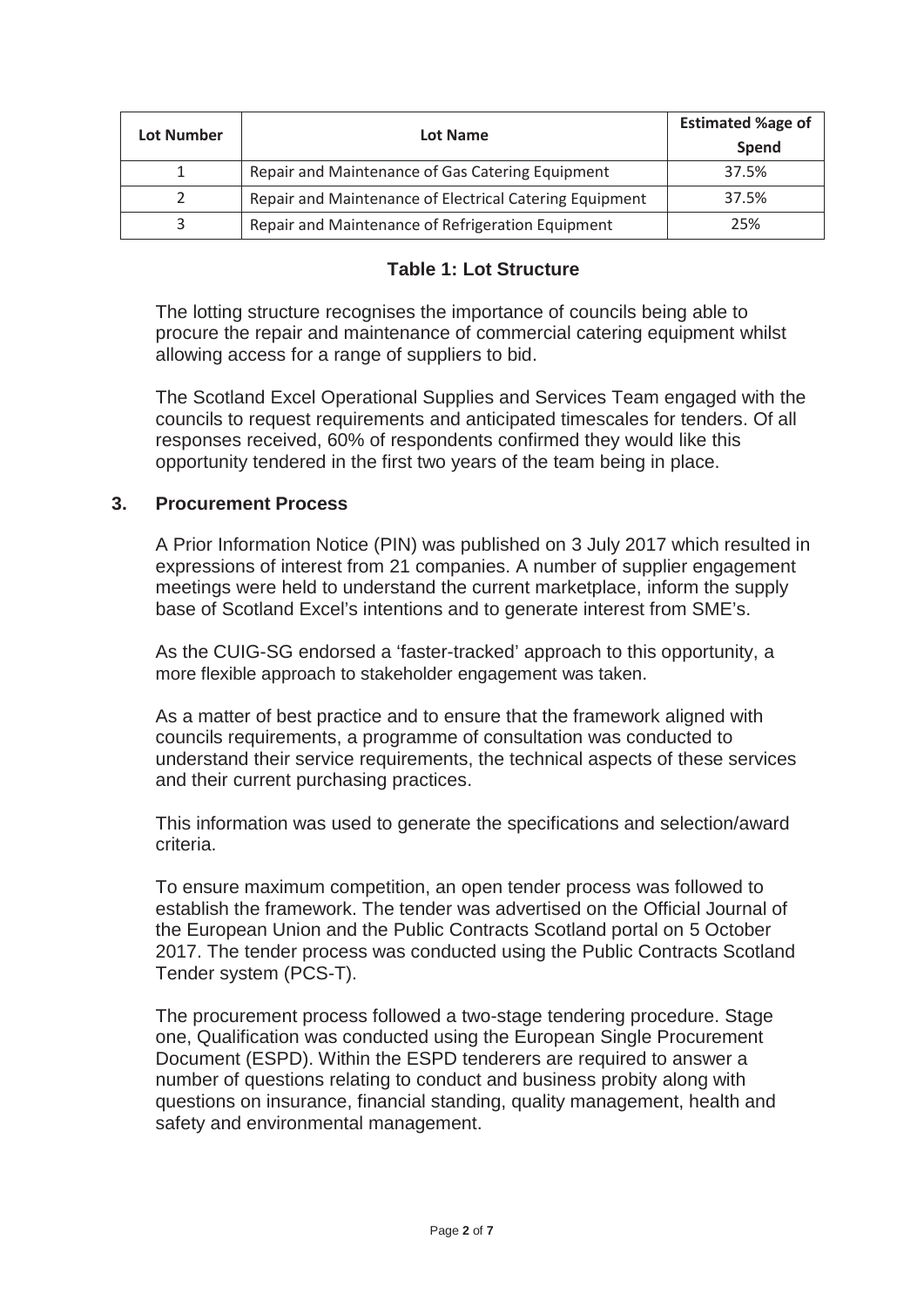At the second stage of the process, the offers were evaluated against the following criteria and weightings for all lots:

| Commercial       | 80%        |
|------------------|------------|
| <b>Technical</b> | <b>20%</b> |

Within the technical sections, bidders were required to complete scored questions and provide method statements to evidence their knowledge, experience and general suitability as service providers. This included servicing the framework requirements, supply chain sustainability issues, community benefits and fair work practices.

Within the commercial section, bidders were invited to offer for a number of services on a lot-by-lot basis.

## **4. Report on Offers Received**

The tender document was downloaded by 14 companies, with 8 tender responses received.

A summary of all offers received and their SME status is provided in Appendix 1.

Following a full evaluation, scoring was completed, and Appendix 2 confirms the scoring achieved by each bidder.

## **5. Recommendations**

Based on the evaluation undertaken in line with the criteria and weightings set out above, it is recommended that a multi supplier framework agreement is awarded to 8 suppliers as outlined in Appendix 2.

The 8 recommended suppliers, of which 7 are SMEs provide the range of services required by councils as well as representing best value and meeting all technical specifications.

## **6. Benefits**

#### **Savings**

The projected average saving across all councils are forecast at 1.5% which equates to estimated total savings of approximately £30k per annum, based on current spend forecasts.

Savings that can be achieved will depend on a council's purchasing practice.

## **Price Stability**

Bidders have accepted as part of the framework contract the requirement that suppliers will hold prices firm for the first 12 months of the contract.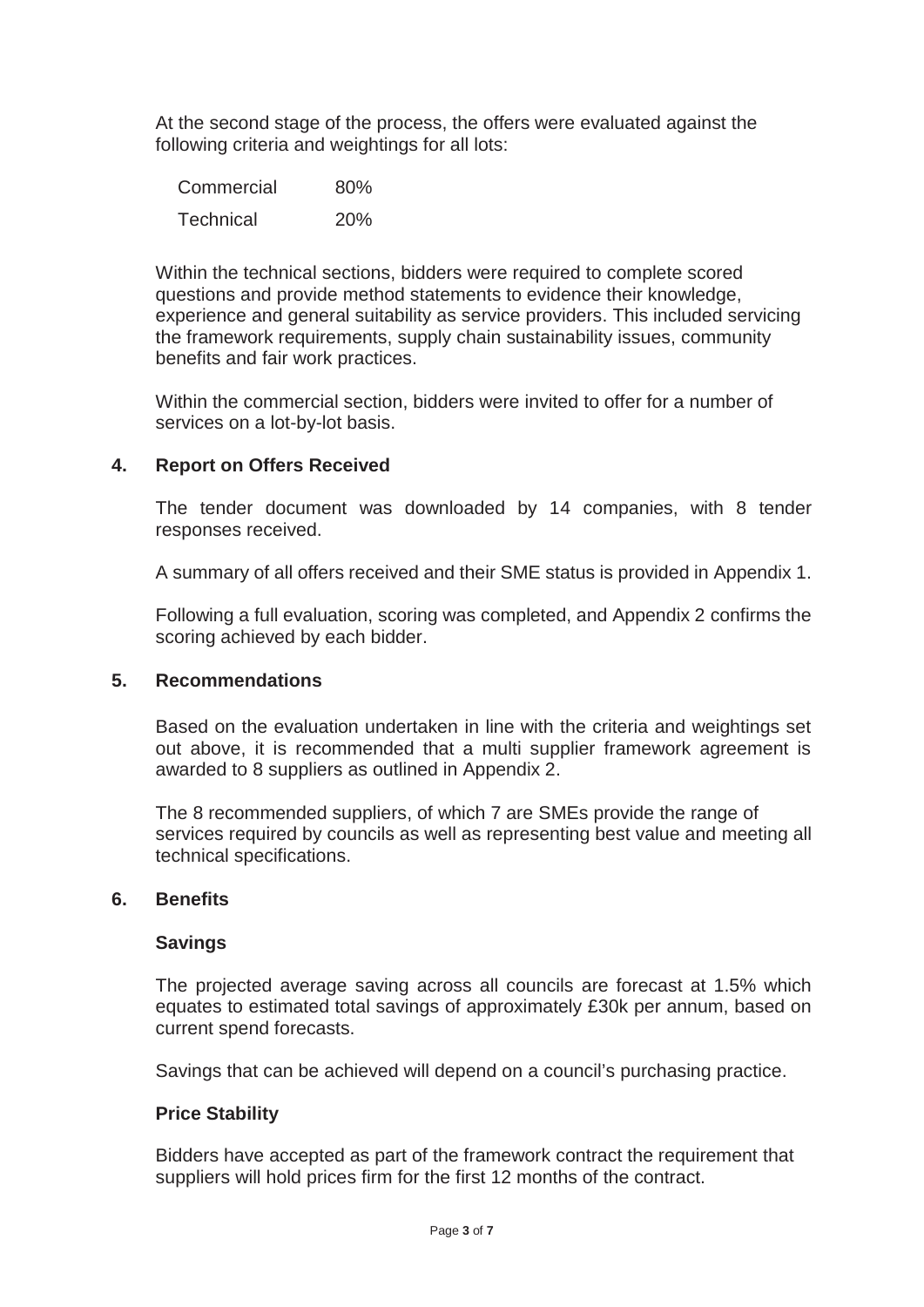After the initial 12 month period, suppliers may submit a price increase on an annual basis. Any price increase will not exceed the rate of CPI (Consumer Price Index) increase in the preceding 12 months.

## **Sustainable Procurement Benefits**

#### **Community Benefits**

Bidders were asked to detail community benefit initiatives that they would commit to deliver during the life of the framework.

Community benefits received as part of the tender submissions included employability workshops, work experience placements, training sessions for council apprentices and recruitment of modern apprentices and other persons.

#### **Fair Work Practices**

For information, bidders were also asked to confirm their approach to fair work practices and the Scottish Living Wage. Of the 8 recommended suppliers;

- all pay the Scottish Living Wage or above to all employees (except volunteers, apprentices and interns)
- 2 suppliers are accredited Living Wage employers

#### **Other Benefits**

The framework will provide councils with a clear pricing and delivery charge structure, simplifying the purchase process and ensuring best value is achieved. In addition;

- 3 of the recommended suppliers are classified as small in terms of SME status
- 2 of the recommended suppliers are classified as micro businesses

7 of the recommended suppliers are based in Scotland, supporting the Scottish economy.

The framework also provides councils with the opportunity to consolidate future requirements of this type rather than awarding contracts on a job by job basis as is current practice, further streamlining the procurement process.

Finally, this new framework supports councils by reducing workload and resource pressure, allowing council procurement teams to focus on other priorities whilst still providing best value for these requirements.

## **7. Contract Mobilisation and Management**

Each supplier will be invited to a mobilisation meeting to outline the operation of the framework, roles and responsibilities, management information requirements and community benefits commitments. Both suppliers and participating members will be issued with a mobilisation pack containing all required details to launch the framework.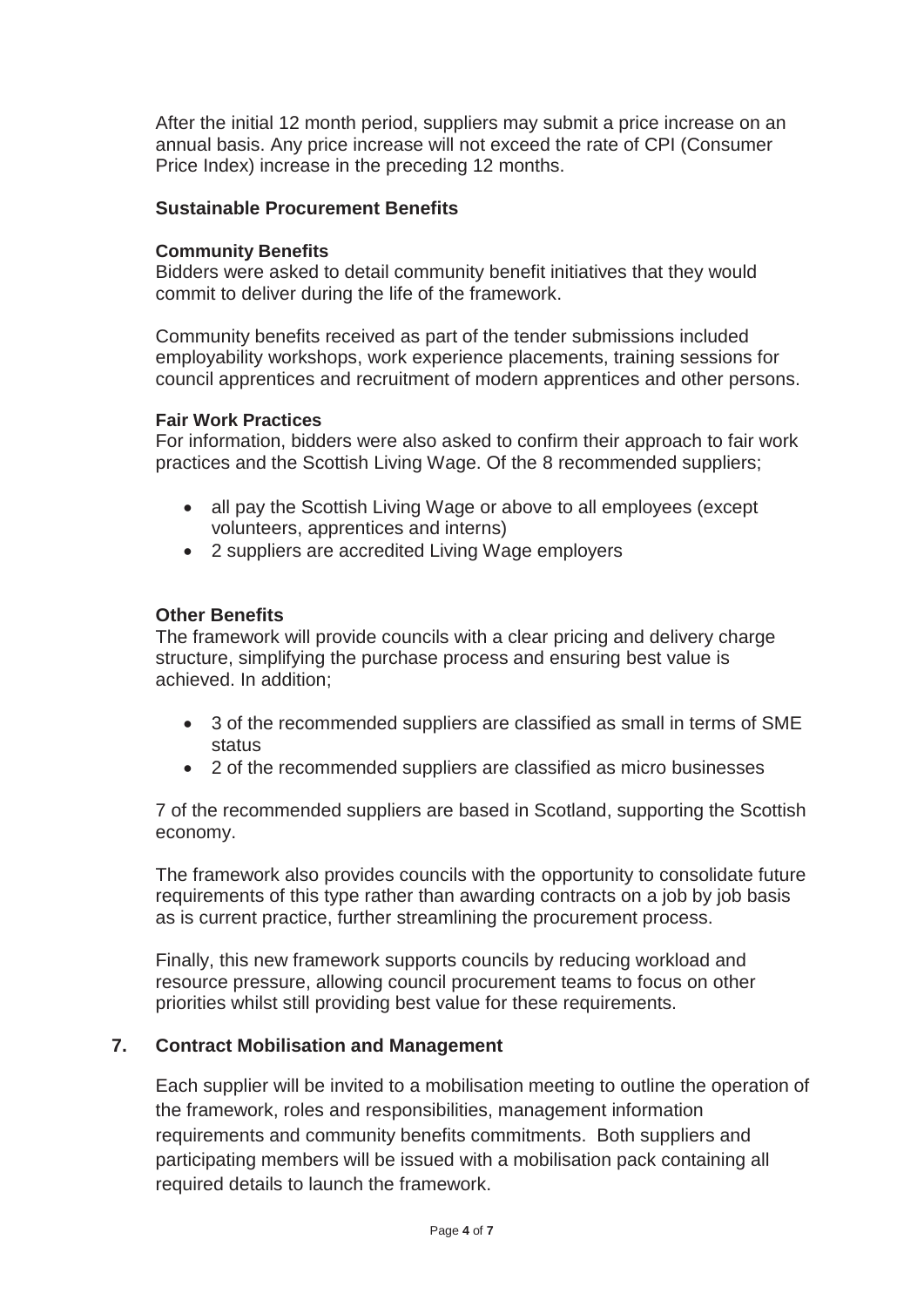In accordance with Scotland Excel's established contract and supplier management programme, this framework has been classified as a level 3 arrangement in terms of both risk and spend requiring annual supplier and user group reviews as appropriate.

## **8. Summary**

This framework for the provision of catering equipment repair and maintenance aims to maximise collaboration, consolidate demand and deliver best value. A range of benefits can be reported in relation to savings, price stability, sustainability and community benefits.

The Executive Sub Committee is requested to approve the recommendation to award this framework agreement.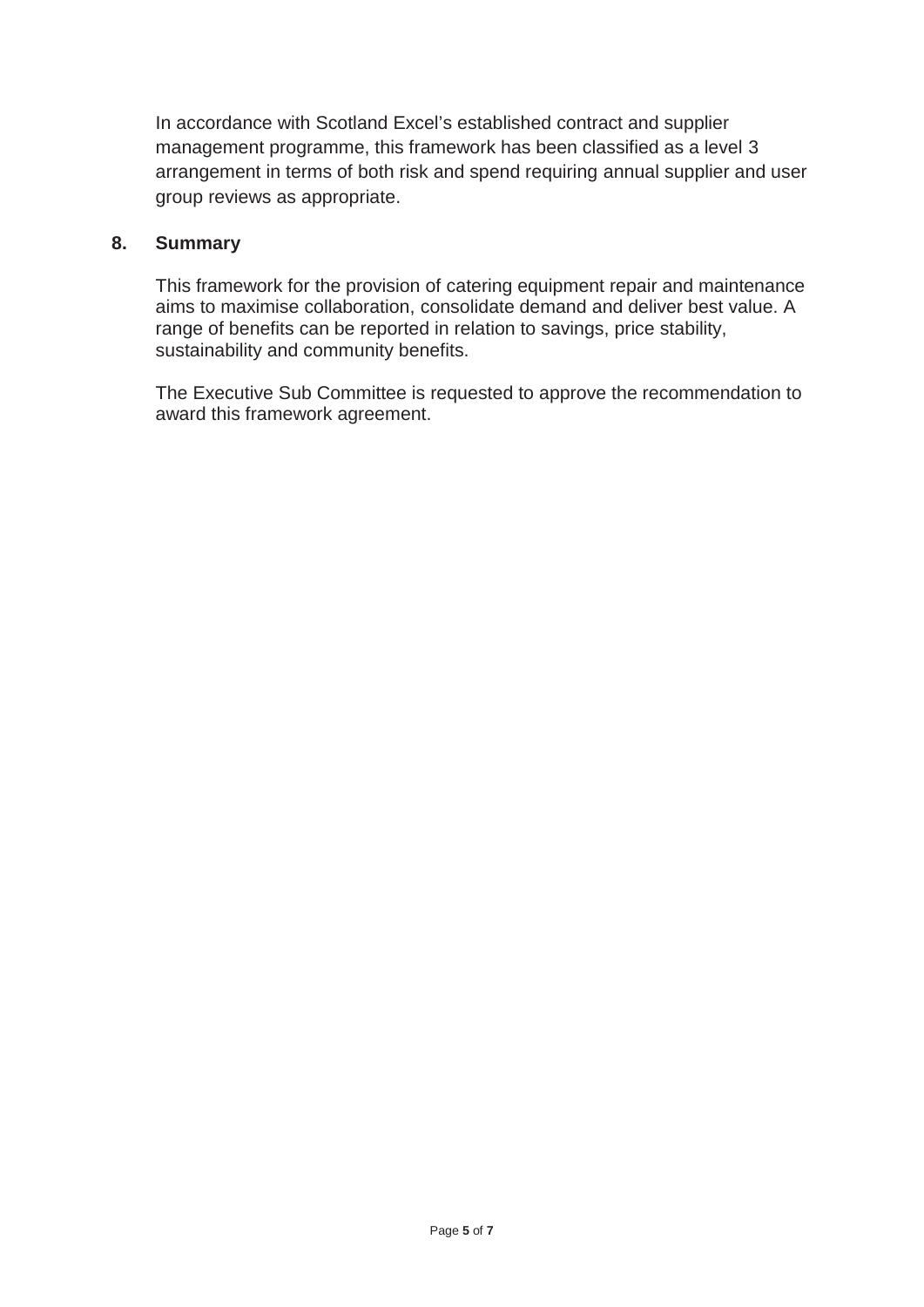## **Appendix 1 - SME Status**

|                                           |                   |                 | Lots            |
|-------------------------------------------|-------------------|-----------------|-----------------|
| <b>Tenderers</b>                          | <b>SME Status</b> | <b>Location</b> | <b>Tendered</b> |
| Catering Supplies and Repairs Ltd         | Small             | Larbert         | 1,2,3           |
| Fast Fixx Catering Engineers Ltd          | Small             | Glasgow         | 1,2,3           |
| <b>ICE UK Ltd</b>                         | Micro             | Aberdeen        | 1,2,3           |
| <b>JLA Limited</b>                        | Large             | Ripponden       | 1,2,3           |
| Lovat's Catering Engineering Services Ltd |                   |                 | 1,2,3           |
| T/A Lovat's Group*                        | Small             | Kirkcaldy       |                 |
| Merchant City Refrigeration (Scotland)    |                   |                 | 3               |
| Ltd.                                      | Micro             | Glasgow         |                 |
| ScoMac Catering Equipment Ltd             | Medium            | Livingston      | 1,2             |
| <b>Sparks Mechanical Services Ltd</b>     | Medium            | Paisley         | 1,2,3           |

# **Appendix 2 - Scoring and Recommendations**

(Asterisk (\*) denotes recommended supplier)

| Lot 1 - Gas Catering Equipment Repair and Maintenance        |       |
|--------------------------------------------------------------|-------|
| <b>Tenderer</b>                                              |       |
| FastFixx Catering Engineers Ltd*                             | 93.57 |
| Lovat's Catering Engineering Services Ltd T/A Lovat's Group* | 63.30 |
| Catering Supplies and Repairs Ltd*                           | 60.21 |
| Integrated Catering Equipment UK Ltd*                        |       |
| Sparks Mechanical Services Ltd*                              | 58.74 |
| JLA Limited*                                                 |       |
| Merchant City Refrigeration (Scotland) Ltd*                  |       |
| ScoMac Catering Equipment Ltd*                               | 45.50 |

| Lot 2 - Electrical Catering Equipment Repair and Maintenance |       |
|--------------------------------------------------------------|-------|
| <b>Tenderer</b>                                              |       |
| FastFixx Catering Engineers Ltd*                             | 93.57 |
| Lovat's Catering Engineering Services Ltd T/A Lovat's Group* | 63.29 |
| Catering Supplies and Repairs Ltd*                           | 60.21 |
| Integrated Catering Equipment UK Ltd*                        |       |
| Sparks Mechanical Services Ltd*                              |       |
| JLA Limited*                                                 |       |
| Merchant City Refrigeration (Scotland) Ltd*                  |       |
| ScoMac Catering Equipment Ltd*                               | 45.50 |